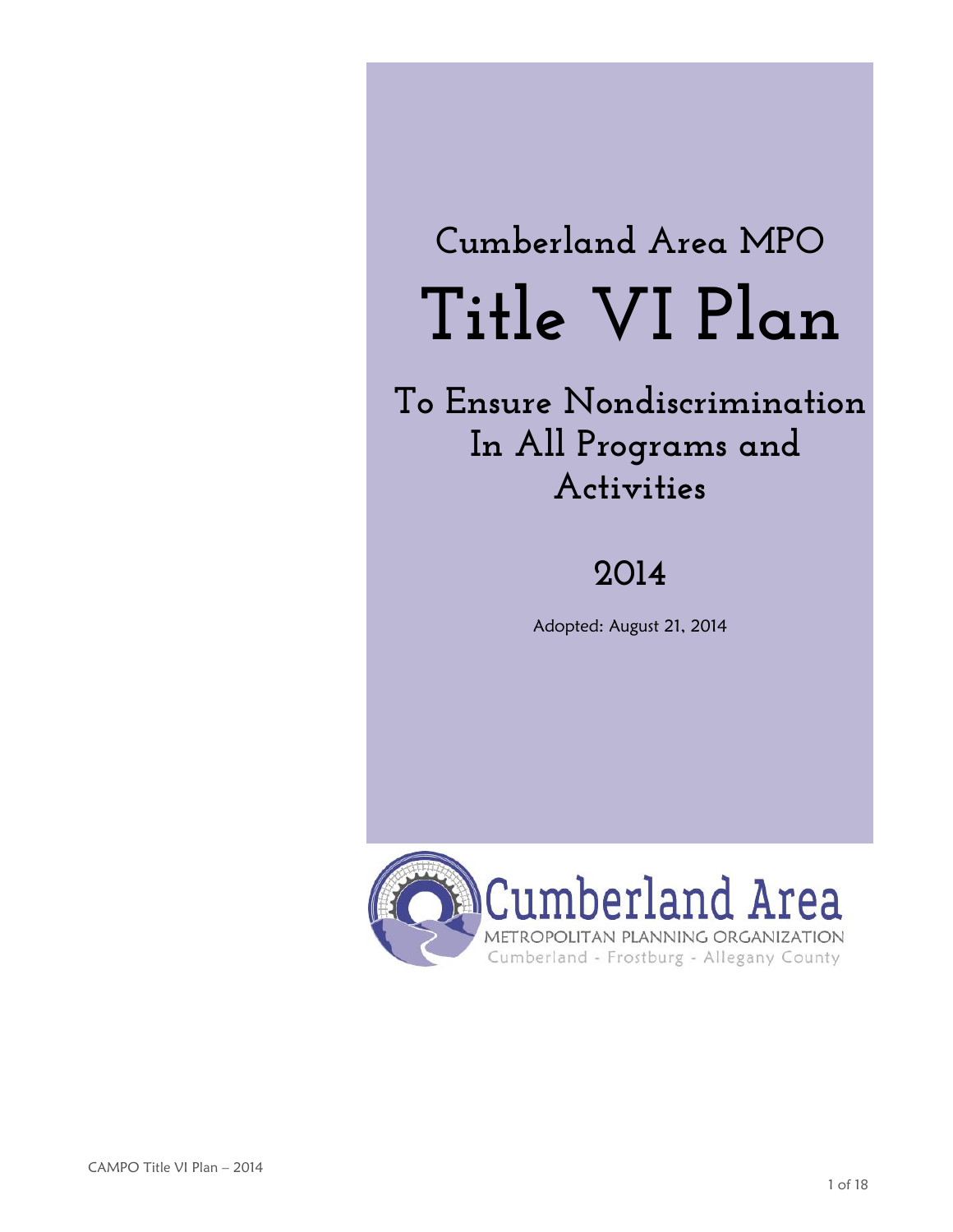# Contents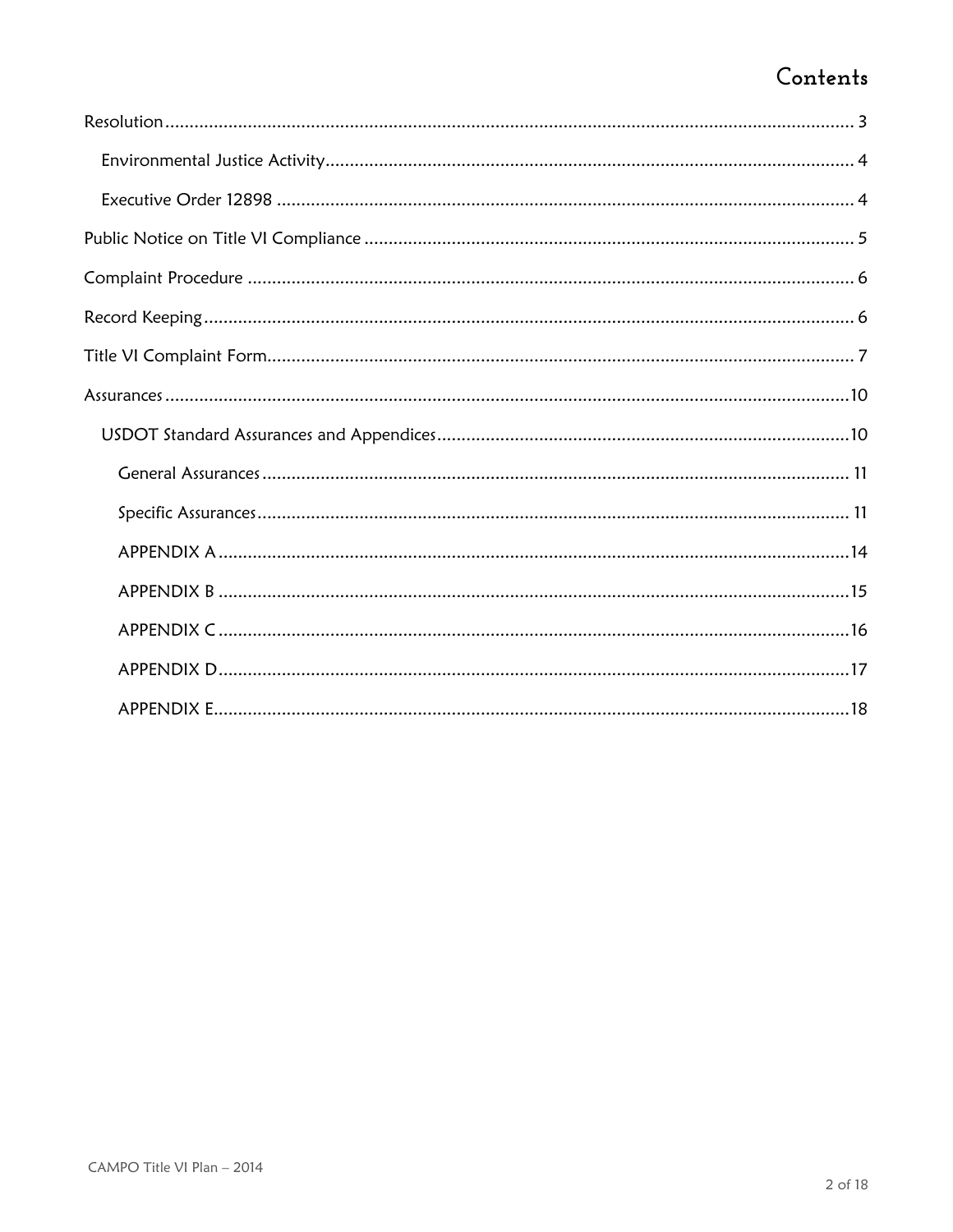## **Resolution**

No. 14-18

<span id="page-2-0"></span>Resolution approving the Cumberland Area MPO Title VI Plan to Ensure Nondiscrimination in all Programs and Activities:

WHEREAS, the Cumberland Area Metropolitan Planning Organization was establishes to manage and provide policy direction to the Unified Planning Program in accordance with Federal requirements, and the Allegany County Commissioners have been designated as the Metropolitan Planning Organization for this area as approved by the Maryland Governor Harry Hughes on May 17, 1982; and

WHEREAS, Title VI of the Civil Rights Act of 1964 and related statues prohibit discrimination on the basis of race, religion, color, national origin, sex, age, or disability; and

WHEREAS, The Cumberland Area Metropolitan Planning Organization, as a recipient of federal financial assistance is required to comply with Title VI requirements which include review and approval of the Title VI Plan; and

NOW, THEREFORE, BE IT RESOLVED that the Allegany County Commissioners acting as the Cumberland Area Metropolitan Planning Organization approves Cumberland Area MPO Title VI Plan and assigns authority to the Cumberland Area Metropolitan Planning Organization Title VI Coordinator to sign the United States Department of Transpiration's Title VI Assurances. ADOPTED THIS 21st day of August, 2014.

County Commissioners of Allegany County, Maryland

 $\lambda$ Michael W. McKay, President

\_\_\_\_\_\_\_\_\_\_\_\_\_\_\_\_\_\_\_\_\_\_\_\_\_\_\_\_\_\_\_\_\_\_\_\_\_\_\_\_\_\_\_\_\_\_\_\_\_\_\_\_

Creade V. Brodie, Jr., Commissioner

annum Valentus

William R. Valentine, Commissioner

ATTEST:  $\cup$ 

David A. Eberly County Administrator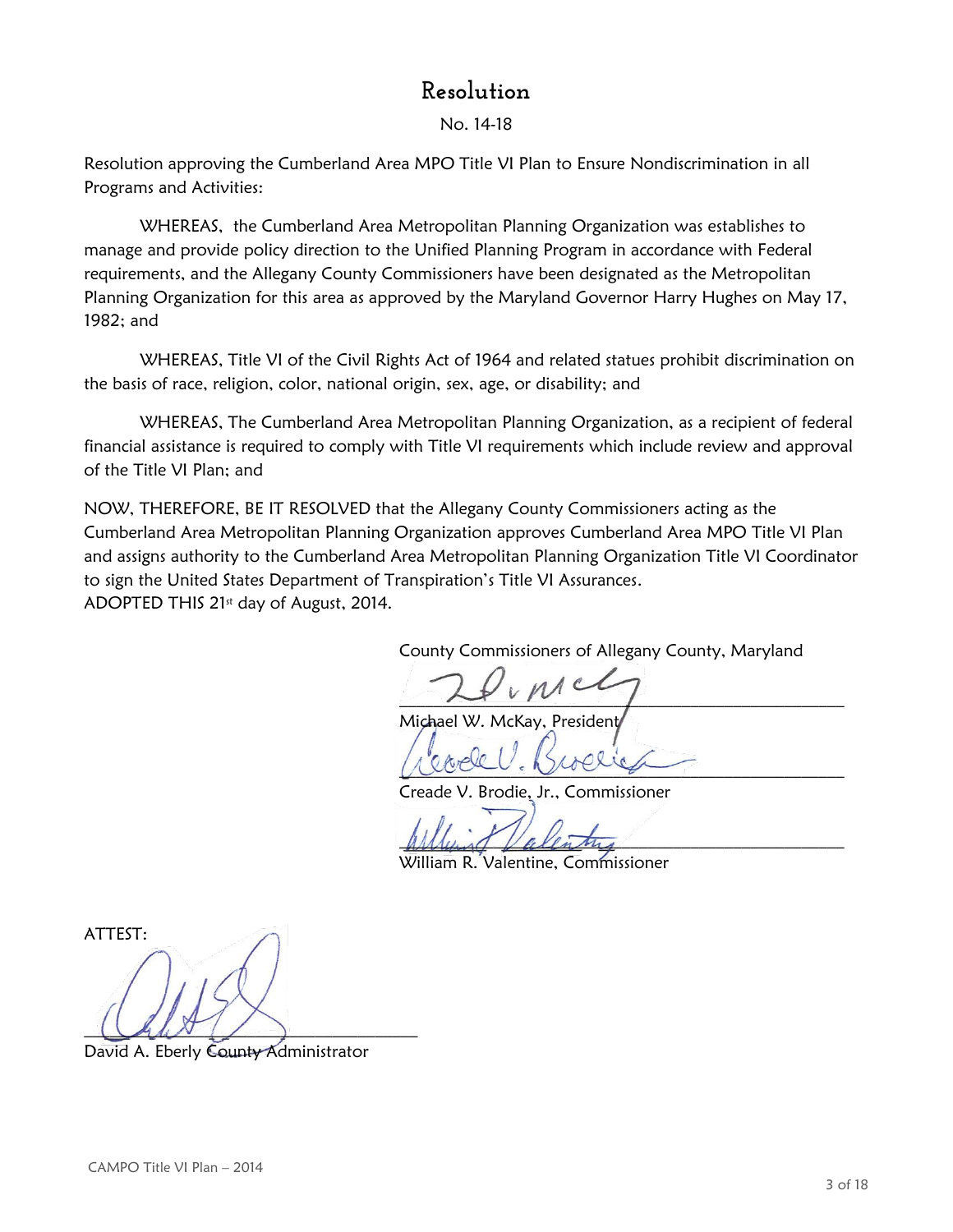## <span id="page-3-0"></span>*Environmental Justice Activity*

Title VI of the Civil Rights Act of 1964 requires outreach to underserved groups and "no person in the United States shall, on the ground of race, color or national origin be excluded from participation in, be denied the benefits of, or be subjected to discrimination under any program or activity receiving Federal financial assistance." A further 1994 Presidential directive dictates that "Each Federal agency shall make achieving environmental justice part of its mission by identifying and addressing, as appropriate, disproportionately high and adverse human health or environmental effects of its programs, policies, and activities on minority populations and low-income populations."

Environmental Justice Activity is addressed in the Cumberland MPO's Long Range Transportation Plan ("RTP); the full LRTP is available online at [Cumberland Area Long Range Transportation Plan 2011 Final](http://gov.allconet.org/mpo/docs/lrtp/2011Mar_LRTP_CumberlandArea_Final.pdf) in Section 5.1: Environmental Justices discusses conditions and trends for the study area's transportation system related to environmental justice, environmental practices, safety, and security.

#### <span id="page-3-1"></span>*Executive Order 12898*

Groups impacted: low-income and minority populations, which may include sub-groups of elderly and disabled.

The Cumberland Area MPO (CAMPO) will consider environmental justice through planning activity according to Federal legislation noted above. Furthermore, in order to involve and assist the underrepresented and underserved, the CAMPO will adhere to the Safe Accountable Flexible Efficient transportation Equity Act: A Legacy for Users (SAFETEA-LU), and subsequent guidance from Moving Ahead for Progress in the 21st Century Act (MAP-21), as it is developed within the transportation planning process. A Public Participation Plan was adopted by CAMPO on June 5, 2008.

The CAMPO will make every effort to hold public meetings in facilities that are Americans with Disabilities Act (ADA) compliant; and, arrange for reasonable accessibility and accommodation to person with disabilities. Further, to provide equally effective communication, the CAMPO will make due preparation, when appropriate for a person or persons requiring assistance, such as the hearing or visually impaired, upon request.

The CAMPO will assist persons with limited English proficiency to participate in the transportation planning process. Staff will make every effort to provide translators and document translation, where feasible, upon request. As needed, the CAMPO employs the interpretation and translation services of Statewide Foreign Language Interpretation/Translation Services (FLITS), to best serve the non-Englishspeaking community. Elderly person or non-vehicle households who are unable to attend meetings may request information from the CAMPO office and have the requested materials delivered to their residence. CAMPO staff is willing to speak with groups in an effort to eliminate participation barriers and involve citizens in the transportation planning process.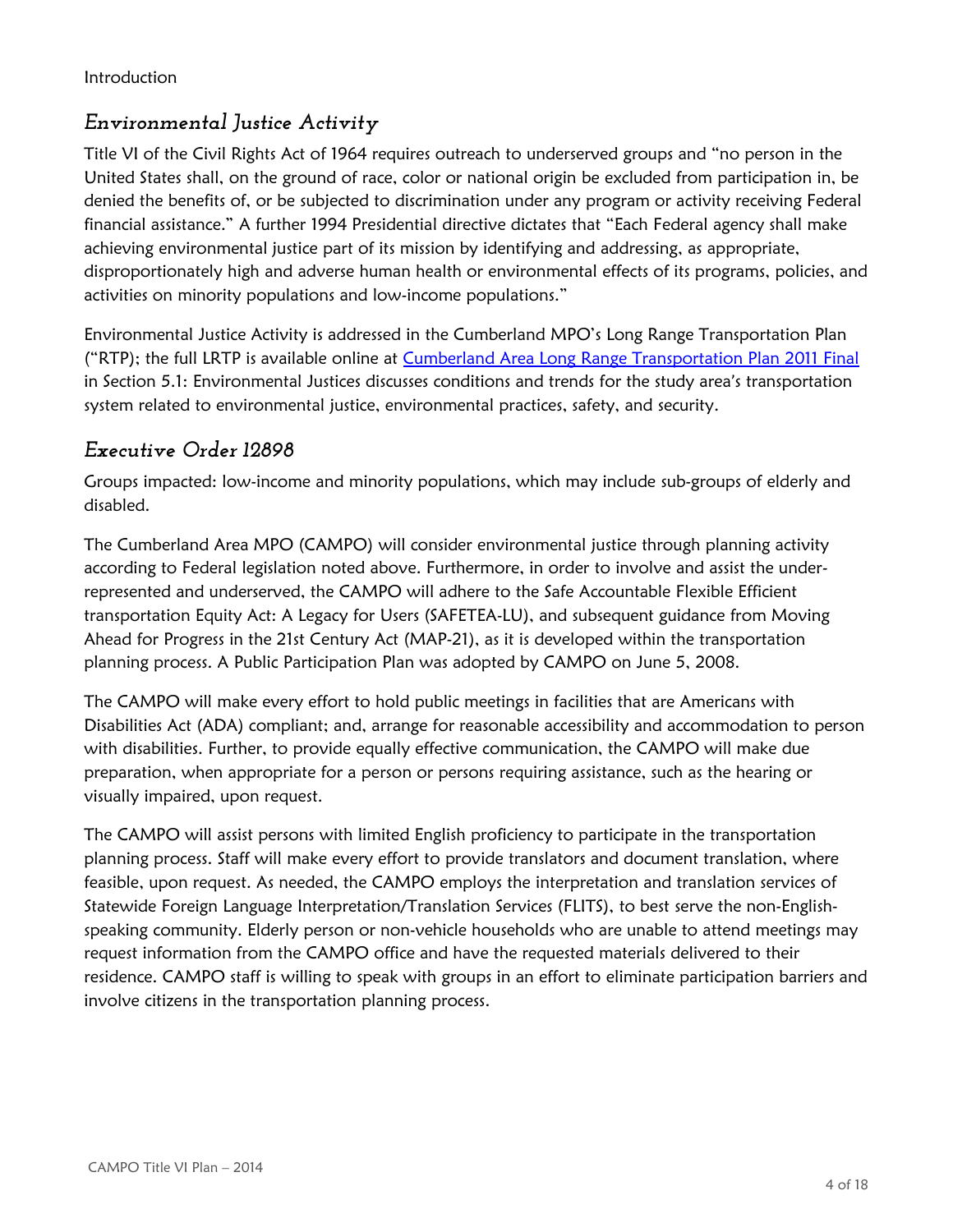# <span id="page-4-0"></span>**Public Notice on Title VI Compliance**

The Cumberland Area Metropolitan Planning Organization (CAMPO) operates its programs and services without regard to race, color, or national origin in accordance with Title VI of the Civil Rights Act of 1964, and other applicable laws. Any person who believes she or he has been aggrieved by any unlawful discriminatory practice under Title VI may file a complaint with the CAMPO.

For more information on the Cumberland Area Metropolitan Planning Organization's civil rights program, and the procedures to file a civil rights complaint to CAMPO's Title VI Coordinator call 301- 722-6360; e-mail:cumberlandMPO@allconet.org; or visit the CAMPO's Title VI Coordinator's office at the Allegany County Transit Office, 1000 Lafayette Avenue, Cumberland, Maryland 21502. For more information go gov.allconet.org/mpo

If information is needed in another language, contact 301-722-6360.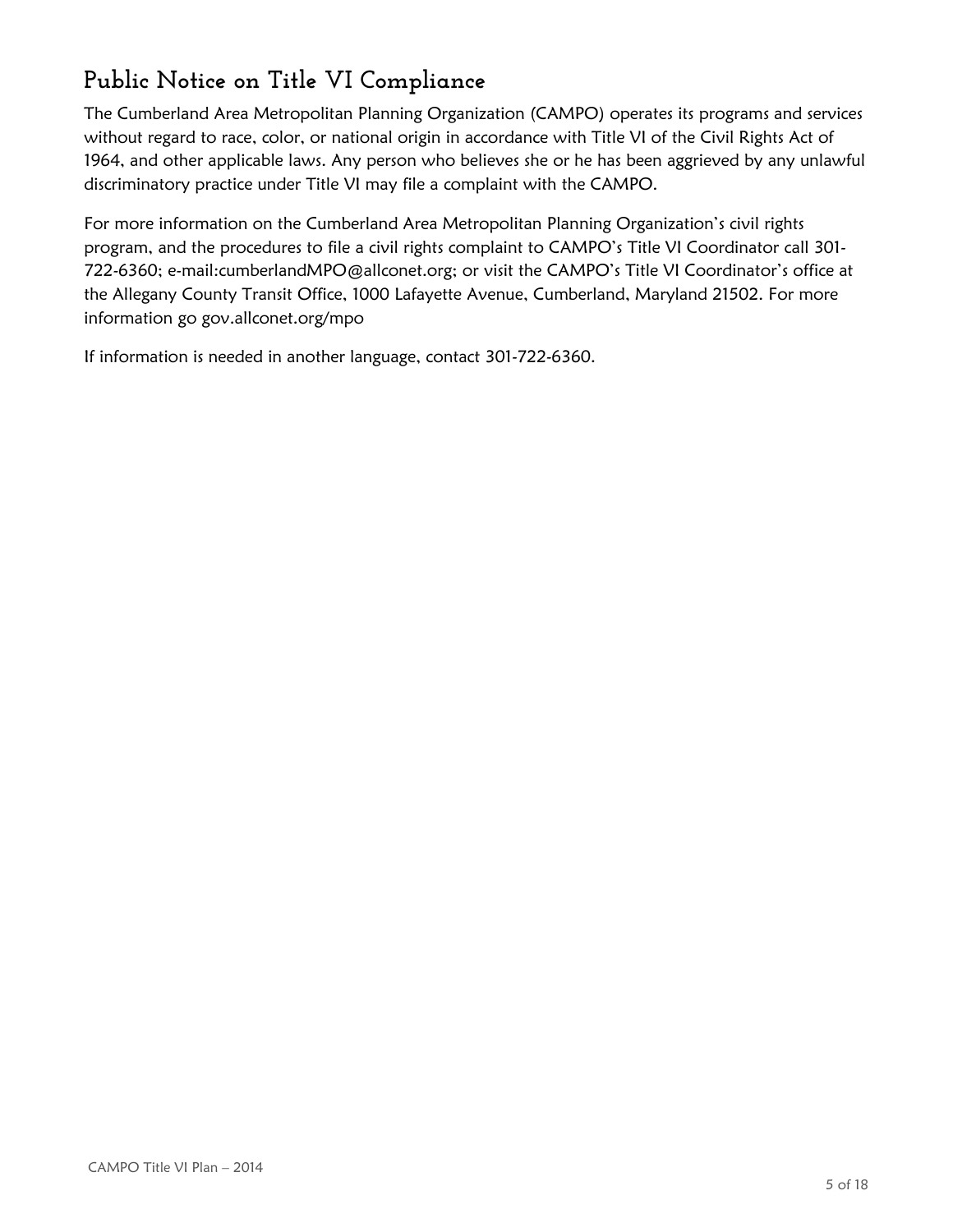# <span id="page-5-0"></span>**Complaint Procedure**

Any person who believes she or he has been discriminated against on the basis of race, color, national origin or other applicable laws, by the Cumberland Area Metropolitan Planning Organization (hereinafter referred to as "CAMPO") may file a Title VI complaint by completing and submitting the [Title VI Complaint Form.](#page-6-0) The CAMPO investigates complaints received no more than 180 days after the alleged incident. The CAMPO will process complaints that are complete.

- 1. Once the complaint is received, the CAMPO will review it to determine if the CAMPO has jurisdiction. The Complainant will receive an acknowledgement letter informing her/him whether the complaint will be investigated by the CAMPO. The CAMPO has 60 days to investigate the complaint.
- 2. If more information is needed to resolve the case, the CAMPO may contact the Complainant. The Complainant has ten (10) business days from the date of the letter to send requested information to the investigator assigned to the case. If the investigator is not contacted by the Complainant or does not receive the additional information within ten (10) business days, the CAMPO can administratively close the case. A case can also be administratively closed if the Complainant no longer wishes to pursue their case.
- 3. After the investigator reviews the complaint, she/he will issue one of two letters to the Complainant:
	- a) A closure letter or a letter of finding (LOF). A closure letter summarizes the allegations and states that there was not a Title VI violation and that the case will be closed.
	- b) An LOF summarizes the allegations and details plans for remedial actions to provide redress. The written response shall be issued no later than ninety (90) calendar days after the date the complaint is received.
- 4. If the Complainant wishes to appeal the decision, she/he has sixty (60) days after the date of the LOF to do so.

A person may also file a complaint directly with the Federal Transit Administration, at FTA Office of Civil Rights, 1200 New Jersey Ave., SE, Washington, DC 20590; or with the Federal Highway Administration, at FHWA Office of Civil Rights, Chief Investigations and Adjunction, 400 7th Street SW, Room 4132, Washington DC 20590.

## <span id="page-5-1"></span>**Record Keeping**

Records of all Title VI related complaints and investigations will be kept for forty-eight (48) months. Records will include the date that the complaint or investigation was filed, a summary of the allegation(s); the status of the investigation, lawsuit, or complaint; and actions taken by the CAMPO in response to the investigation, lawsuit, or complaint.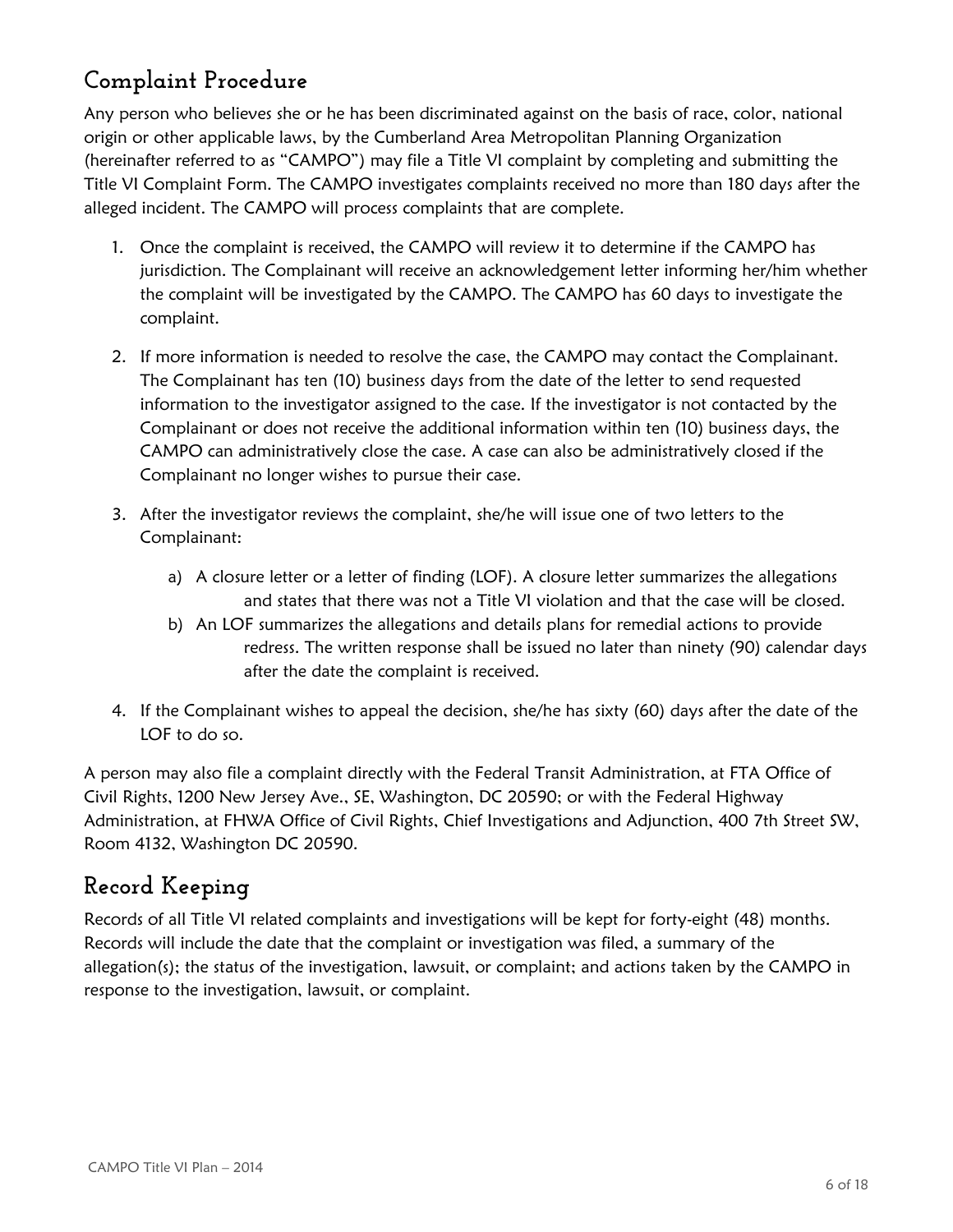# <span id="page-6-0"></span>**Title VI Complaint Form**

| Section 1                                                                                                                                                                                                                                                                                                    |             |                       |       |             |              |  |
|--------------------------------------------------------------------------------------------------------------------------------------------------------------------------------------------------------------------------------------------------------------------------------------------------------------|-------------|-----------------------|-------|-------------|--------------|--|
| Name                                                                                                                                                                                                                                                                                                         |             |                       |       |             |              |  |
| Address                                                                                                                                                                                                                                                                                                      |             |                       |       |             |              |  |
| Telephone (Home)                                                                                                                                                                                                                                                                                             |             | Telephone (Work/Cell) |       |             |              |  |
| E-mail Address                                                                                                                                                                                                                                                                                               |             |                       |       |             |              |  |
| Accessible Format Requirements                                                                                                                                                                                                                                                                               | Large Print |                       |       | Audio Tape  |              |  |
|                                                                                                                                                                                                                                                                                                              | <b>TDD</b>  |                       | Other |             |              |  |
| Section 2                                                                                                                                                                                                                                                                                                    |             |                       |       |             |              |  |
| Are you filing this complaint on your own behalf?                                                                                                                                                                                                                                                            |             |                       |       | $\Box$ Yes* | $\square$ No |  |
| *If you answered "Yes" to this question, go to Section 3.                                                                                                                                                                                                                                                    |             |                       |       |             |              |  |
| If not, please supply the name and relationship of the<br>person for whom you are complaining                                                                                                                                                                                                                |             |                       |       |             |              |  |
| Please explain why you have filed for a third party                                                                                                                                                                                                                                                          |             |                       |       |             |              |  |
| Section 3                                                                                                                                                                                                                                                                                                    |             |                       |       |             |              |  |
| I believe the discrimination I experience was based on (check all that apply)                                                                                                                                                                                                                                |             |                       |       |             |              |  |
| $\Box$ Color<br>$\Box$ Race<br>$\Box$ National Origin<br>$\Box$ Other Protected Class                                                                                                                                                                                                                        |             |                       |       |             |              |  |
| Date of Alleged Discrimination (Month, Day, Year) _                                                                                                                                                                                                                                                          |             |                       |       |             |              |  |
| Explain as clearly as possible what happened and why you believe you were discriminated against.<br>Describe all persons who were involved. Include the name and contact information of the person(s) who<br>discriminated against you (if known) as well as names and contact information of any witnesses. |             |                       |       |             |              |  |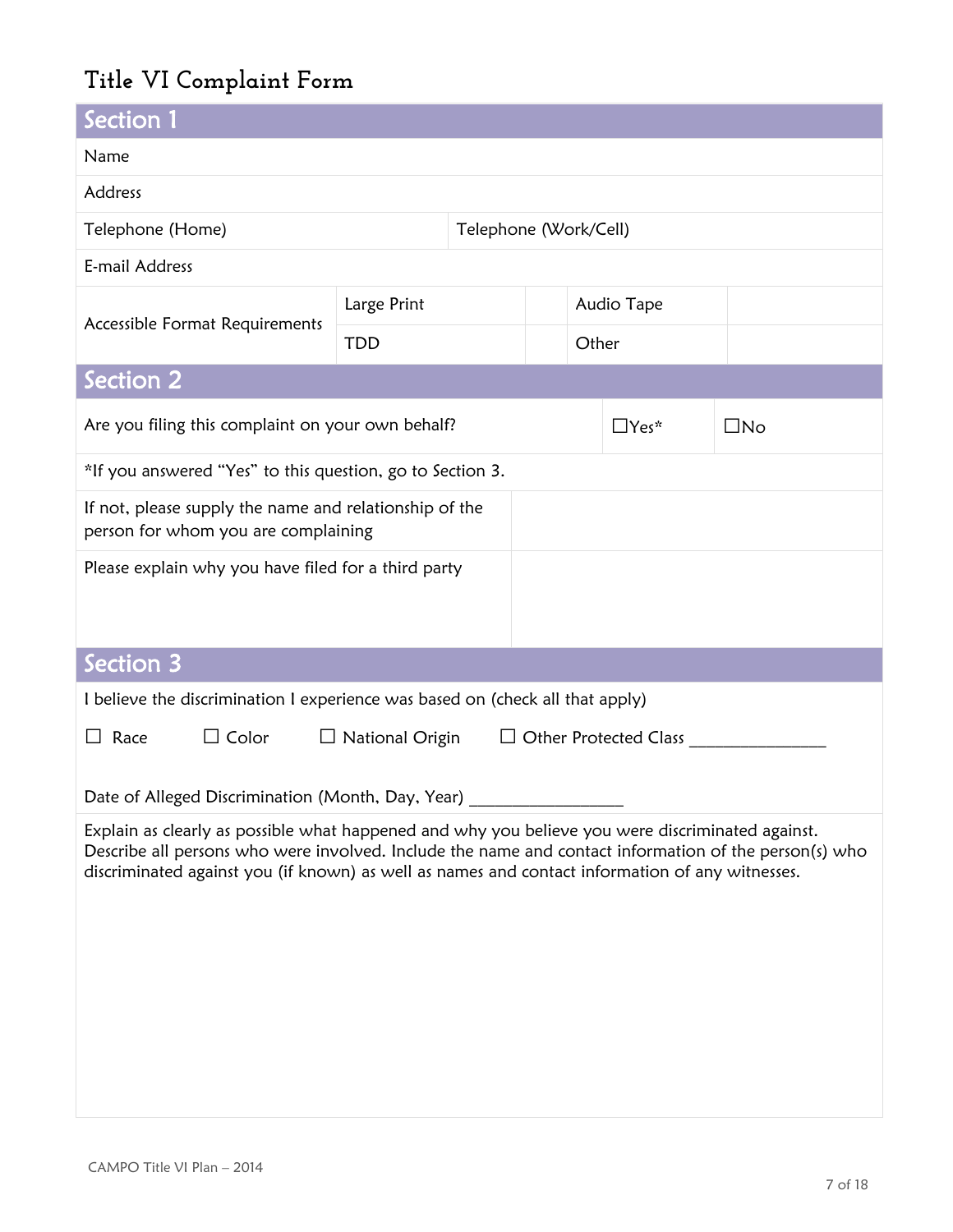| How can this/these issue(s) be resolved to your satisfaction?                                                                                                            |            |              |
|--------------------------------------------------------------------------------------------------------------------------------------------------------------------------|------------|--------------|
| What is the most convenient time and place for us to contact you about this complaint?                                                                                   |            |              |
| If we will not be able to reach you directly, please give us the name and phone number of a<br>person who can reach you and/or provide information about your complaint: |            |              |
|                                                                                                                                                                          |            |              |
| Section 4                                                                                                                                                                |            |              |
| Have you previously filed a Title VI Complaint with this agency?                                                                                                         | $\Box$ Yes | $\square$ No |
| Section 5                                                                                                                                                                |            |              |
| Have you filed this complaint with any other Federal, State, or local<br>agency, or with any Federal or State court?                                                     | $\Box$ Yes | $\square$ No |
| If yes, check all that apply:                                                                                                                                            |            |              |
|                                                                                                                                                                          |            |              |
|                                                                                                                                                                          |            |              |
|                                                                                                                                                                          |            |              |
| Please provide information about a contact person at the agency/court where the complaint was filed.                                                                     |            |              |
| Name                                                                                                                                                                     |            |              |
| Title                                                                                                                                                                    |            |              |
| Agency                                                                                                                                                                   |            |              |
| Address                                                                                                                                                                  |            |              |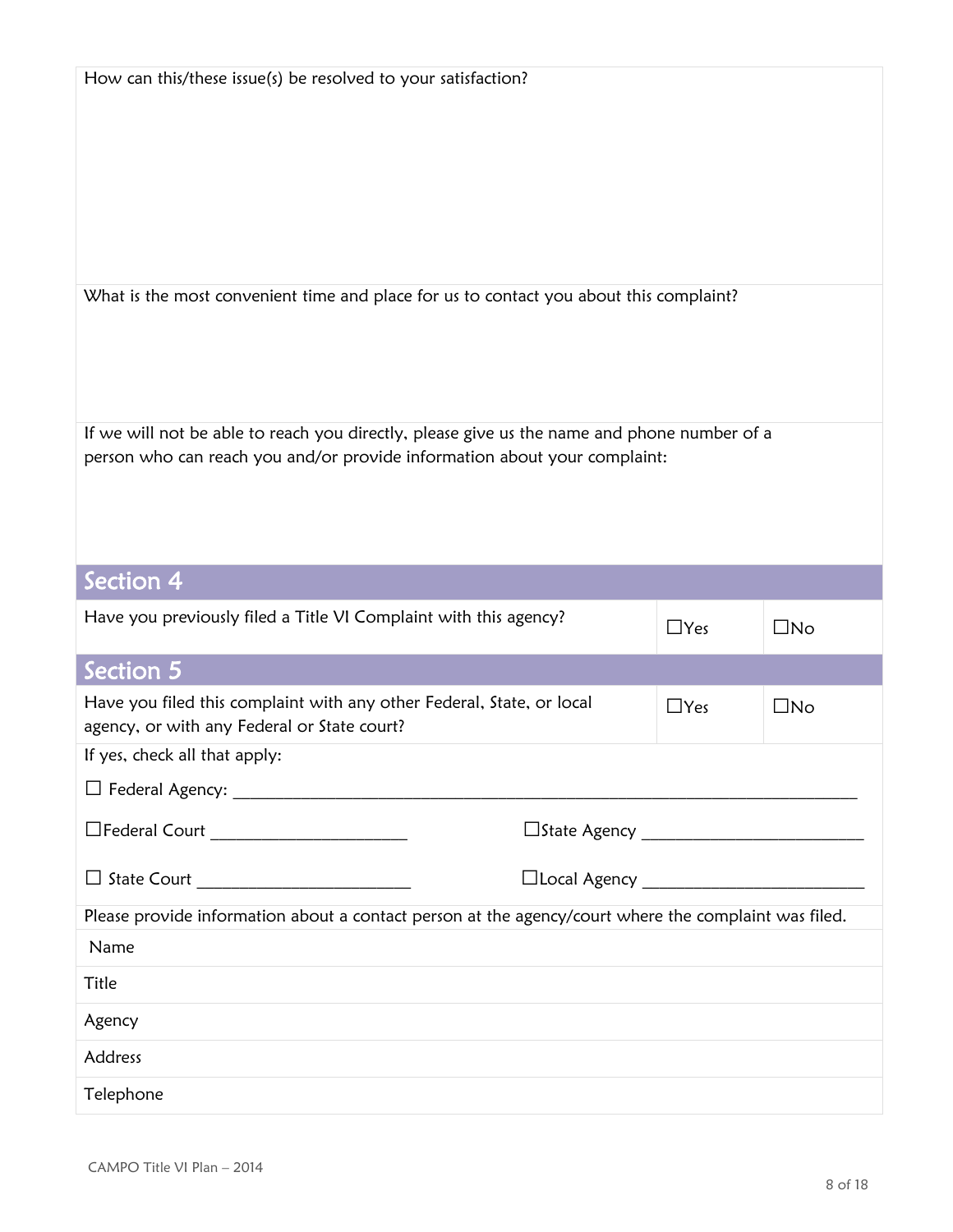#### **Section 6** (office use only  $-$  do not fill in)

Name of Agency complaint is against: Cumberland Area Metropolitan Planning Organization

Contact Person

Title

**Telephone** 

You may attach any written materials or other information that you think is relevant to your complaint.

 $\mathcal{L}_\mathcal{L} = \{ \mathcal{L}_\mathcal{L} = \{ \mathcal{L}_\mathcal{L} = \{ \mathcal{L}_\mathcal{L} = \{ \mathcal{L}_\mathcal{L} = \{ \mathcal{L}_\mathcal{L} = \{ \mathcal{L}_\mathcal{L} = \{ \mathcal{L}_\mathcal{L} = \{ \mathcal{L}_\mathcal{L} = \{ \mathcal{L}_\mathcal{L} = \{ \mathcal{L}_\mathcal{L} = \{ \mathcal{L}_\mathcal{L} = \{ \mathcal{L}_\mathcal{L} = \{ \mathcal{L}_\mathcal{L} = \{ \mathcal{L}_\mathcal{$ 

Signature and date required below:

Signature Date Date Communications and the Date Date Date

Please submit this form to the Cumberland Metropolitan Area Title VI Coordinator at:

Mail: Cumberland Area MPO Title VI Coordinator 1000 Lafayette Avenue Cumberland, Maryland 21502

E-mail: cumberlandmpo@allconet.org Fax: 301-722-0326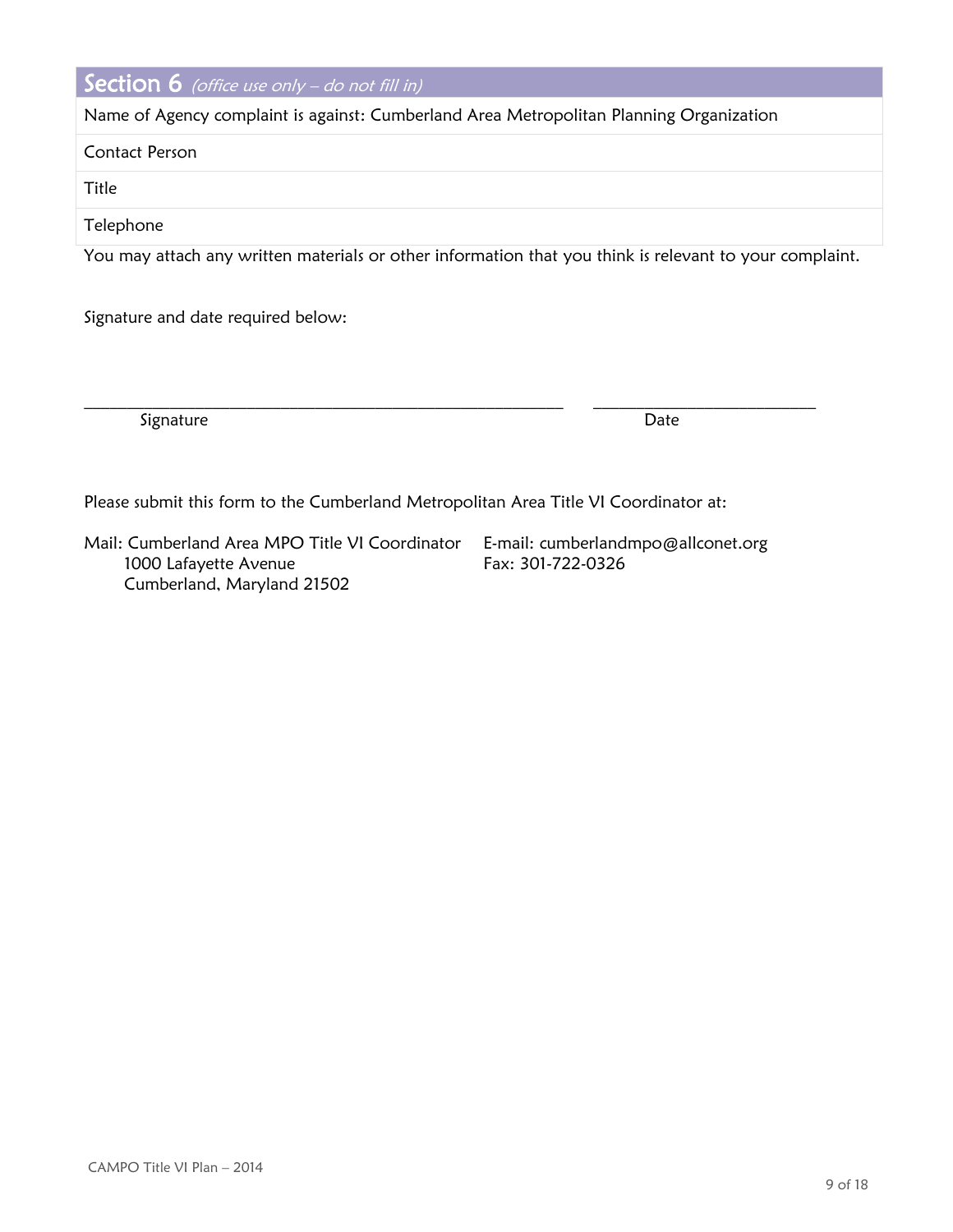#### <span id="page-9-0"></span>**Assurances**

#### <span id="page-9-1"></span>*USDOT Standard Assurances and Appendices*

#### The United States Department of Transportation (US DOT) Standard Title VI/Nondiscrimination Assurances, DOT Order No.: 1050.2

A The Cumberland Area Metropolitan Planning Organization (herein referred to as the "Recipient"), HEREBY AGREES THAT, as a condition to receiving any Federal financial assistance from the U.S. Department of Transportation (DOT), through the Federal Highway Administration (FHWA) and the Federal Transit administration (FTA), is subject to and will comply with the following:

#### Statutory/Regulatory Authorities

- Title VI of the Civil Rights Act of 1964 (42 U.S.C. § 2000d et seq., 78 stat. 252), (prohibits discrimination on the basis of race, color, national origin);
- Federal-Aid Highway Act of 1973, (23 U.S.C.  $\S$  324 et seq.), (prohibits discrimination on the basis of sex);
- Section 504 of the Rehabilitation Act of 1973, (29 U.S.C. § 794 et seq.), as amended, (prohibits discrimination on the basis of disability);
- The Age Discrimination Act of 1975, as amended, (42 U.S.C. § 6101 et seq.), (prohibits discrimination on the basis of age);
- Americans with Disabilities Act of 1990, as amended, (42 U.S.C. § 12101 et seq.), (prohibits discrimination on the basis of disability);
- 49 C.F.R. Part 21 (entitled Nondiscrimination In Federally-Assisted Programs Of The Department Of Transportation—Effectuation Of Title VI Of The Civil Rights Act Of 1964);
- 49 C.F.R. Part 27 (entitled Nondiscrimination On The Basis Of Disability In Programs Or Activities Receiving Federal Financial Assistance);
- 49 C.F.R. Part 28 (entitled Enforcement Of Nondiscrimination On The Basis Of Handicap In Programs Or Activities Conducted By The Department Of Transportation);
- 49 C.F.R. Part 37 (entitled Transportation Services For Individuals With Disabilities (ADA));
- 23 C.F.R. Part 200 (FHWA's Title VI/Nondiscrimination Regulation);
- 28 C.F.R. Part 35 (entitled Discrimination On The Basis Of Disability In State And Local Government Services);
- 28 C.F.R. section 50.3 (DOJ Guidelines for Enforcement of Title VI of the Civil Rights Act of 1964);

 $\bullet$ 

The preceding statutory and regulatory citations hereinafter are referred to as the "Acts" and "Regulations," respectively.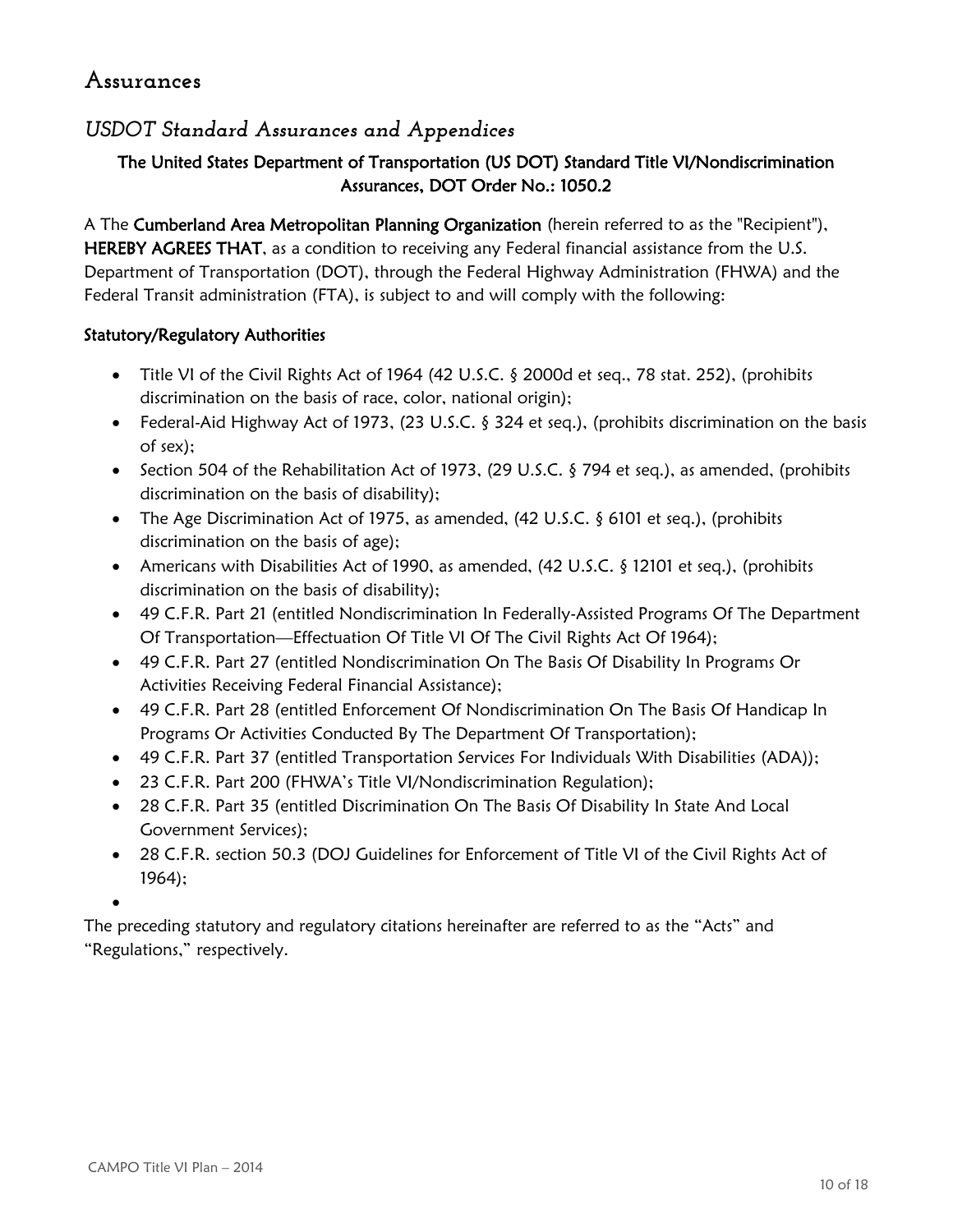#### <span id="page-10-0"></span>General Assurances

In accordance with the Acts, the Regulations, and other pertinent directives, circulars, policy, memoranda, and/or guidance, the Recipient hereby gives assurance that it will promptly take any measures necessary to ensure that:

"No person in the United States shall, on the grounds of race, color, or national origin, be excluded from participation in, be denied the benefits of, or be otherwise subjected to discrimination under any program or activity," for which the Recipient receives Federal financial assistance from DOT, including from FHWA and FTA."

The Civil Rights Restoration Act of 1987 clarified the original intent of Congress, with respect to Title VI and other Nondiscrimination requirements (The Age Discrimination Act of 1975, and Section 504 of the Rehabilitation Act of 1973), by restoring the broad, institutional-wide scope and coverage of these nondiscrimination statutes and requirements to include all programs and activities of the Recipient, so long as any portion of the program is Federally assisted.

#### <span id="page-10-1"></span>Specific Assurances

More specifically, and without limiting the above general Assurance, the Recipient agrees with and gives the following Assurances with respect to its federally assisted Cumberland Area Metropolitan Planning Organization:

- 1) The Recipient agrees that each "activity," "facility," or "program," as defined in §§ 21.23 (b) and 21.23 (e) of 49 C.F.R. § 21 will be (with regard to an "activity") facilitated, or will be (with regard to a "facility") operated, or will be (with regard to a "program") conducted in compliance with all requirements imposed by, or pursuant to the Acts and the Regulations.
- 2) The Recipient will insert the following notification in all solicitations for bids, Requests for Proposals for work, or material subject to the Acts and the Regulations made in connection with all Federal Highway Administration or Federal Transit Administration programs and, in adapted form, in all proposals for negotiated agreements regardless of funding source:

The Cumberland Area Metropolitan Planning Organization, in accordance with the provisions of Title VI of the Civil Rights Act of 1964 (78 Stat. 252, 42 U.S.C. §§ 2000d to 2000d-4) and the Regulations, hereby notifies all bidders that it will affirmatively insure that any contract entered into pursuant to this advertisement, disadvantaged business enterprises will be afforded full opportunity to submit bids in response to this invitation and will not be discriminated against on the grounds of race, color, or national origin in consideration for an award.

- 3) The Recipient will insert the clauses of [APPENDIX A](#page-13-0)
- 4) and [APPENDIX E](#page-17-0) of this Assurance in every contract or agreement subject to the Acts and the Regulations.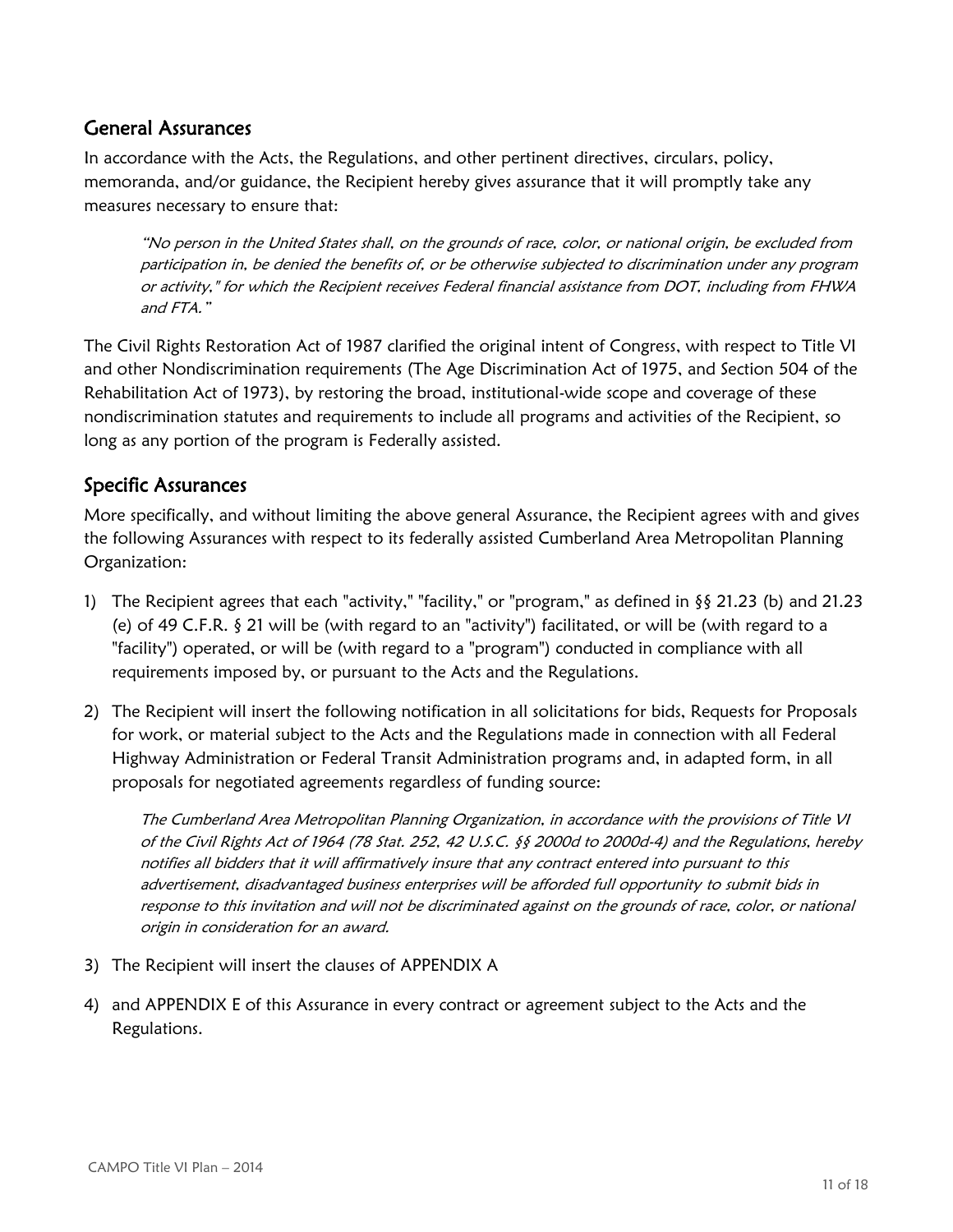- 5) The Recipient will insert the clauses of [APPENDIX B](#page-14-0) of this Assurance, as a covenant running with the land, in any deed from the United States effecting or recording a transfer of real property, structures, use, or improvements thereon or interest therein to a Recipient.
- 6) That where the Recipient receives Federal financial assistance to construct a facility, or part of a facility, the Assurance will extend to the entire facility and facilities operated in connection therewith.
- 7) That where the Recipient receives Federal financial assistance in the form, or for the acquisition of real property or an interest in real property, the Assurance will extend to rights to space on, over, or under such property.
- 8) That the Recipient will include the clauses set forth in [APPENDIX C](#page-15-0) and [APPENDIX D](#page-16-0) of this Assurance, as a covenant running with the land, in any future deeds, leases, licenses, permits, or similar instruments entered into by the Recipient with other parties:
	- a) for the subsequent transfer of real property acquired or improved under the applicable activity, project, or program;
	- b) for the construction or use of, or access to, space on, over, or under real property acquired or improved under the applicable activity, project, or program.
- 9) That this Assurance obligates the Recipient for the period during which Federal financial assistance is extended to the program, except where the Federal financial assistance is to provide, or is in the form of, personal property, or real property, or interest therein, or structures or improvements thereon, in which case the Assurance obligates the Recipient, or any transferee for the longer of the following periods:
	- a) the period during which the property is used for a purpose for which the Federal financial assistance is extended, or for another purpose involving the provision of similar services or benefits; or
	- b) the period during which the Recipient retains ownership or possession of the property.
- 10) The Recipient will provide for such methods of administration for the program as are found by the Secretary of Transportation or the official to whom he/she delegates specific authority to give reasonable guarantee that it, other recipients, sub-recipients, sub-grantees, contractors, subcontractors, consultants, transferees, successors in interest, and other participants of Federal financial assistance under such program will comply with all requirements imposed or pursuant to the Acts, the Regulations, and this Assurance.
- 11) The Recipient agrees that the United States has a right to seek judicial enforcement with regard to any matter arising under the Acts, the Regulations, and this Assurance.

By signing this ASSURANCE, the Cumberland Area Metropolitan Planning Organization also agrees to comply (and require any subrecipients, sub-grantees, contractors, successors, transferees, and/or assignees to comply) with all applicable provisions governing the FHWA and FTA access to records, accounts, documents, information, facilities, and staff. You also recognize that you must comply with any program or compliance reviews, and/or complaint investigations conducted by FHWA and FTA. You must keep records, reports, and submit the material for review upon request to FHWA and FTA, or its designee in a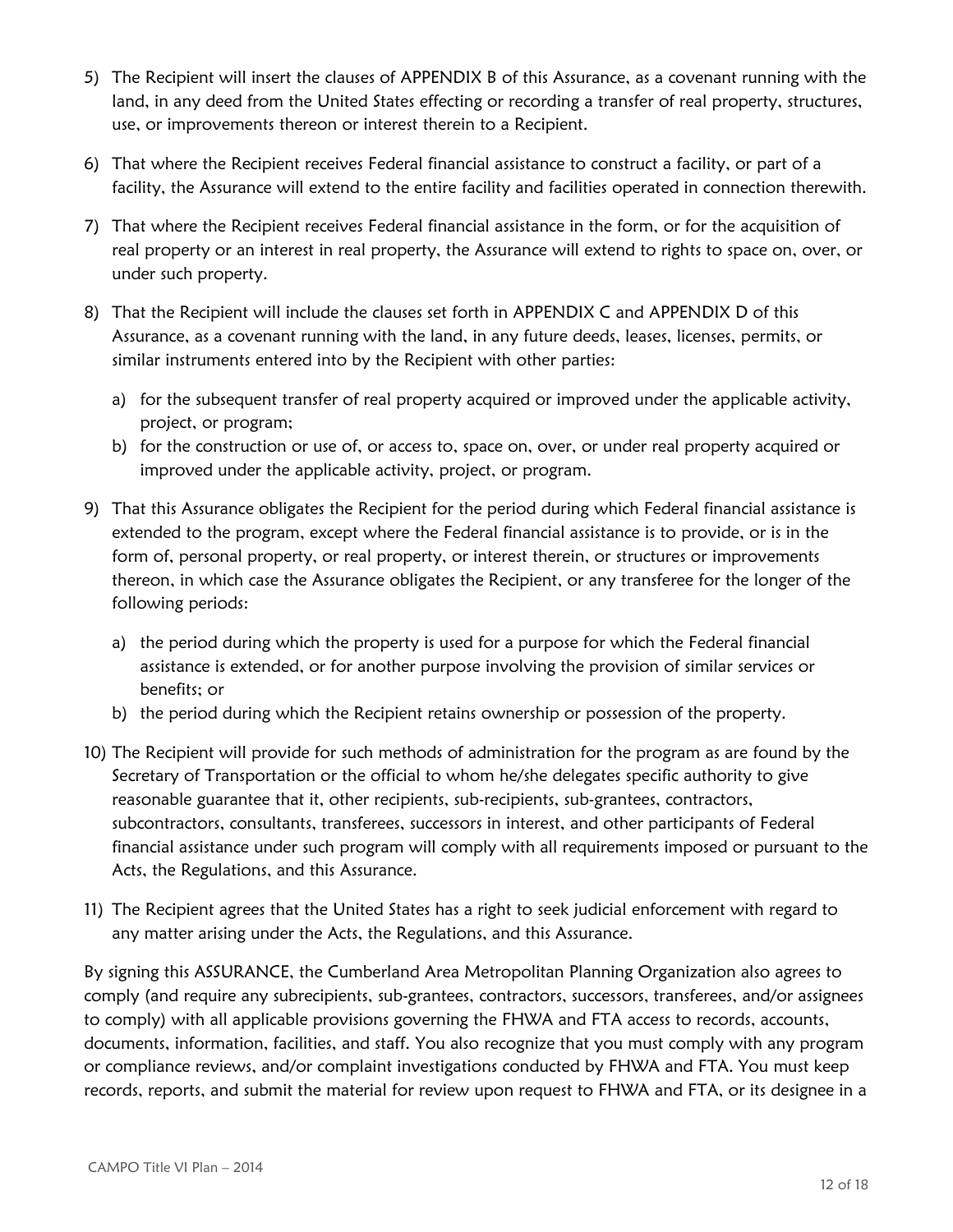timely, complete, and accurate way. Additionally, you must comply with all other reporting, data collection, and evaluation requirements, as prescribed by law or detailed in program guidance.

The Cumberland Area Metropolitan Planning Organization gives this ASSURANCE in consideration of and for obtaining any Federal grants, loans, contracts, agreements, property, and/or discounts, or other Federal-aid and Federal financial assistance extended after the date hereof to the recipients by the U.S. Department of Transportation under FHWA and FTA programs. This ASSURANCE is binding on Cumberland Area Metropolitan Planning Organization, other recipients, sub-recipients, sub-grantees, contractors, subcontractors and their subcontractors', transferees, successors in interest, and any other participants in CAMPO programs. The person(s) signing below is authorized to sign this ASSURANCE on behalf of the Recipient.

| Name of Recipient: |                                   | <b>Cumberland Area Metropolitan Planning Organization</b>                                 |
|--------------------|-----------------------------------|-------------------------------------------------------------------------------------------|
|                    | Signature of Authorized Official: | Siera Vielield<br>Cumberland Area Metropolitan Planning Organization Title VI Coordinator |
| Dated:             | August 21, 2014                   |                                                                                           |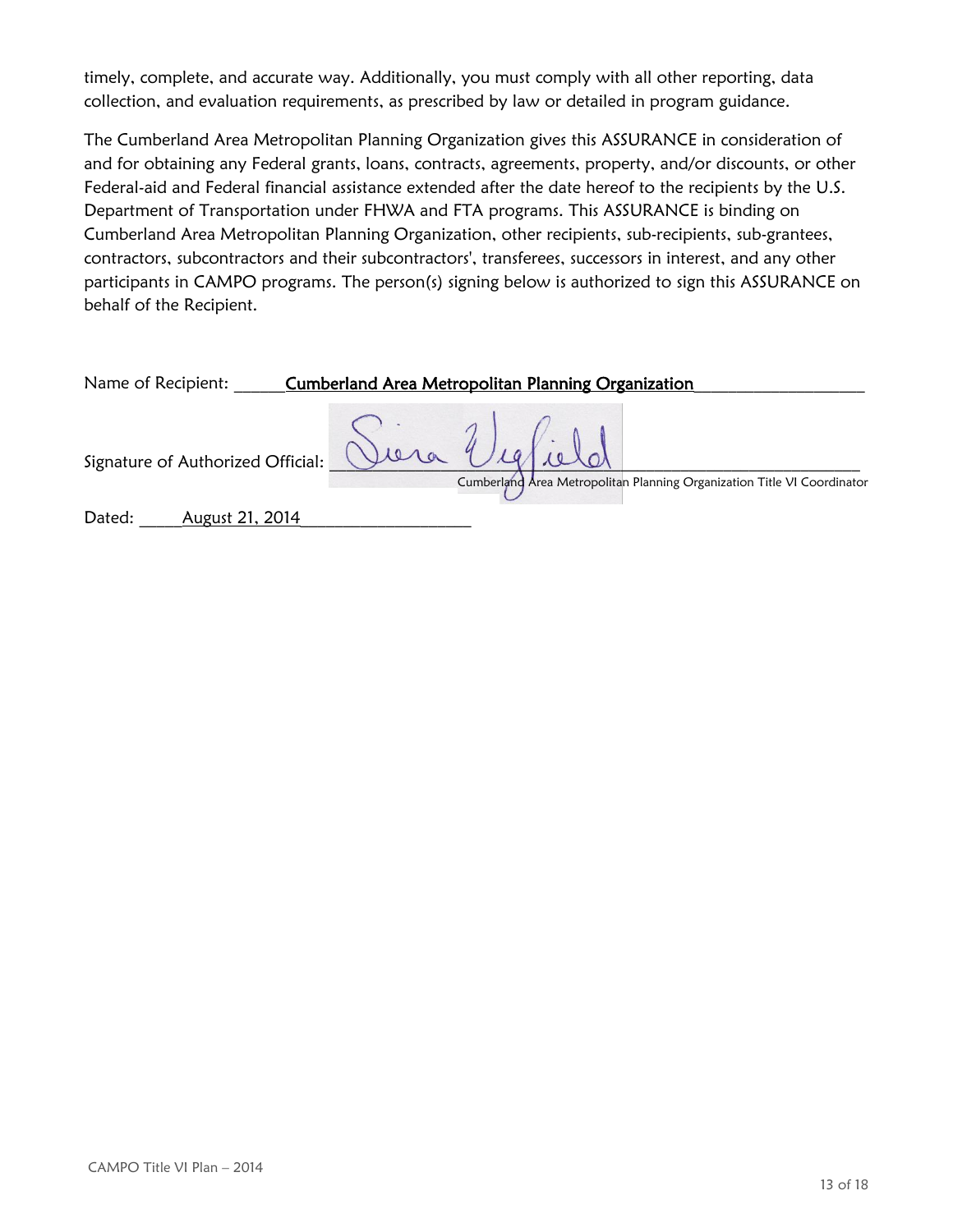#### <span id="page-13-0"></span>APPENDIX A

During the performance of this contract, the contractor, for itself, its assignees, and successors in interest (hereinafter referred to as the "contractor") agrees as follows:

- 1) Compliance with Regulations: The contractor (hereinafter includes consultants) will comply with the Acts and the Regulations relative to Nondiscrimination in Federally-assisted programs of the U.S. Department of Transportation, Federal Highway Administration, and Federal Transit Administration as they may be amended from time to time, which are herein incorporated by reference and made a part of this contract.
- 2) Nondiscrimination: The contractor, with regard to the work performed by it during the contract, will not discriminate on the grounds of race, color, or national origin in the selection and retention of subcontractors, including procurements of materials and leases of equipment. The contractor will not participate directly or indirectly in the discrimination prohibited by the Acts and the Regulations as set forth in [APPENDIX E,](#page-17-0) including employment practices when the contract covers any activity, project, or program set forth in Appendix B of 49 CFR Part 21.
- 3) Solicitations for Subcontracts, Including Procurements of Materials and Equipment: In all solicitations, either by competitive bidding, or negotiation made by the contractor for work to be performed under a subcontract, including procurements of materials, or leases of equipment, each potential subcontractor or supplier will be notified by the contractor of the contractor's obligations under this contract and the Acts and the Regulations relative to Non-discrimination on the grounds of race, color, or national origin.
- 4) Information and Reports: The contractor will provide all information and reports required by the Acts, the Regulations and directives issued pursuant thereto and will permit access to its books, records, accounts, other sources of information, and its facilities as may be determined by the Recipient, the Federal Highway Administration, or the Federal Transit Administration to be pertinent to ascertain compliance with such Acts, Regulations, and instructions. Where any information required of a contractor is in the exclusive possession of another who fails or refuses to furnish the information, the contractor will so certify to the Recipient the Federal Highway Administration, or the Federal Transit Administration, as appropriate, and will set forth what efforts it has made to obtain the information.
- 5) Sanctions for Noncompliance: In the event of a contractor's noncompliance with the Nondiscrimination provisions of this contract, the Recipient will impose such contract sanctions as it or the Federal Highway Administration or the Federal Transit Administration may determine to be appropriate, including, but not limited to:
	- a) withholding payments to the contractor under the contract until the contractor complies; and/or cancelling, terminating, or suspending a contract, in whole or in part.
- 6) Incorporation of Provisions: The contractor will include the provisions of paragraphs one through six in every subcontract, including procurements of materials and leases of equipment, unless exempt by the Acts, the Regulations and directives issued pursuant thereto. The contractor will take action with respect to any subcontract or procurement as the Recipient or the Federal Highway Administration or the Federal Transit Administration may direct as a means of enforcing such provisions including sanctions for noncompliance. Provided, that if the contractor becomes involved in, or is threatened with litigation by a subcontractor, or supplier because of such direction, the contractor may request the Recipient to enter into any litigation to protect the interests of the Recipient. In addition, the contractor may request the United States to enter into the litigation to protect the interests of the United States.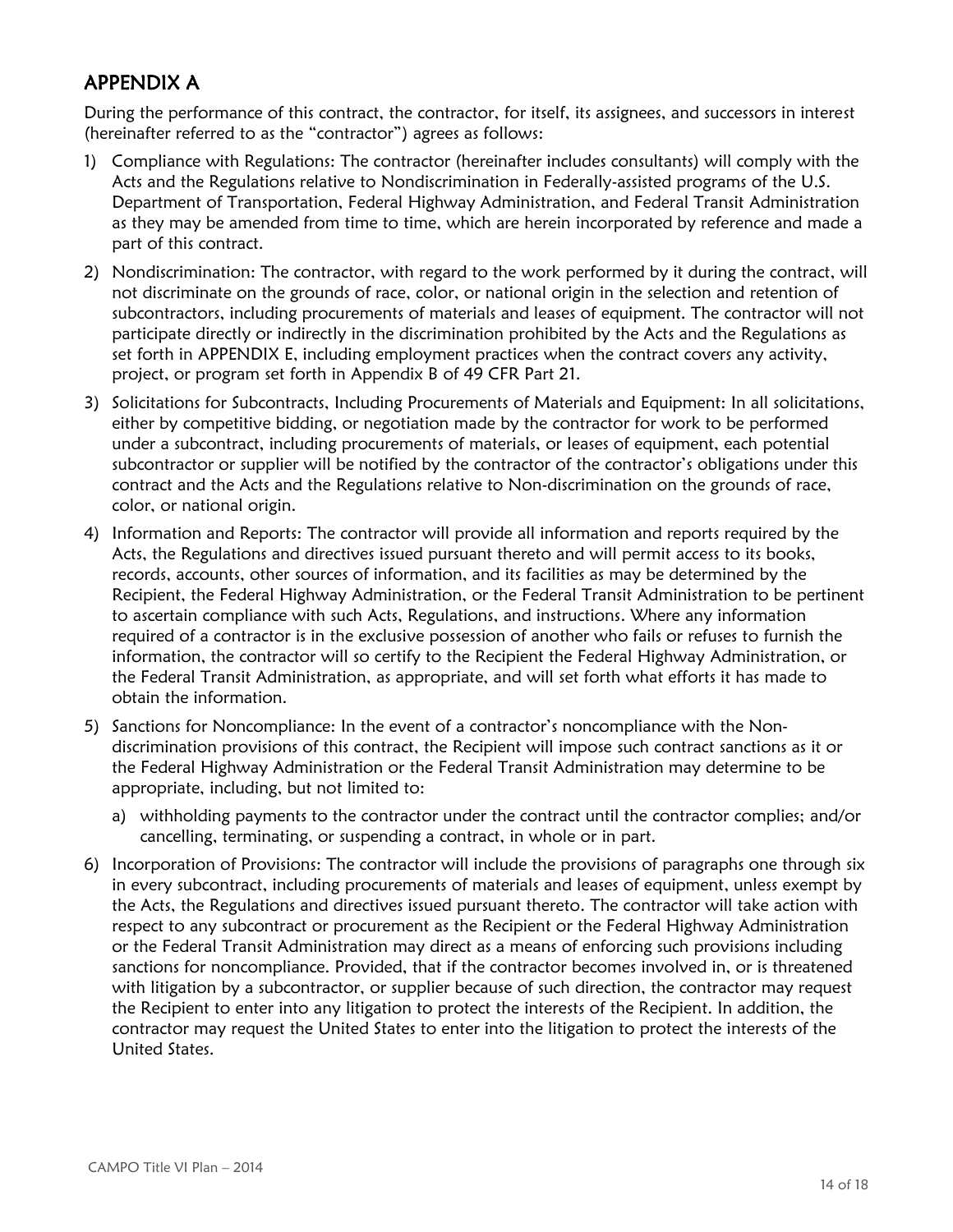#### <span id="page-14-0"></span>APPENDIX B

The following clauses will be included in deeds effecting or recording the transfer of real property, structures, or improvements thereon, or granting interest therein from the United States pursuant to the provisions of Assurance 4:

NOW, THEREFORE, the Department of Transportation as authorized by law and upon the condition that the Cumberland Area Metropolitan Planning Organization will accept title to the lands and maintain the project constructed thereon in accordance with Title 23, United State Code, the Regulations for the Administration of Federal Highway Program or Federal Transit Program, and the policies and procedures prescribed by the Federal Highway Administration or the Federal Transit Program of the Department of Transportation in accordance and in compliance with all requirements imposed by Title 49, Code of Federal Regulations, Department of Transportation, Subtitle A, Office of the Secretary, Part 21, Non-discrimination in Federally-assisted programs of the Department of Transportation pertaining to and effectuating the provisions of Title VI of the Civil Rights Act of 1964 (78 Stat. 252; 42 U.S.C. § 2000d to 2000d-4), does hereby remise, release, quitclaim and convey unto the Cumberland Area Metropolitan Planning Organization all the right, title and interest of the Department of Transportation in and to said lands described in Exhibit "A" attached hereto and made a part hereof.

#### (HABENDUM CLAUSE)

TO HAVE AND TO HOLD said lands and interests therein unto the Cumberland Area Metropolitan Planning Organization and its successors forever, subject, however, to the covenants, conditions, restrictions and reservations herein contained as follows, which will remain in effect for the period during which the real property or structures are used for a purpose for which Federal financial assistance is extended or for another purpose involving the provision of similar services or benefits and will be binding on the Cumberland Area Metropolitan Planning Organization, its successors and assigns.

The Cumberland Area Metropolitan Planning Organization, in consideration of the conveyance of said lands and interests in lands, does hereby covenant and agree as a covenant running with the land for itself, its successors and assigns, that (1) no person will on the grounds of race, color, or national origin be excluded from participation in, be denied the benefits of, or be otherwise subjected to discrimination with regard to any facility located wholly or in part on, over, or under such lands hereby conveyed [,] [and]\* (2) that the Cumberland Area Metropolitan Planning Organization will use the lands and interests in lands and interests in lands so conveyed, in compliance with all requirements imposed by or pursuant to Title 49, Code of Federal Regulations, Department of Transportation, Subtitle A, Office of the Secretary, Part 21, Non-discrimination in Federally-assisted programs of the Department of Transportation, Effectuation of Title VI of the Civil Rights Act of 1964, and as said Regulations and Acts may be amended, and (3) that in the event of breach of any of the above-mentioned non-discrimination conditions, the Department will have a right to enter or re-enter said lands and facilities on said land, and that above described land and facilities will thereon revert to and vest in and become the absolute property of the Department of Transportation and its assigns as such interest existed prior to this instruction.\*

(\*Reverter clause and related language to be used only when it is determined that such a clause is necessary in order to effectuate the purpose of Title VI.)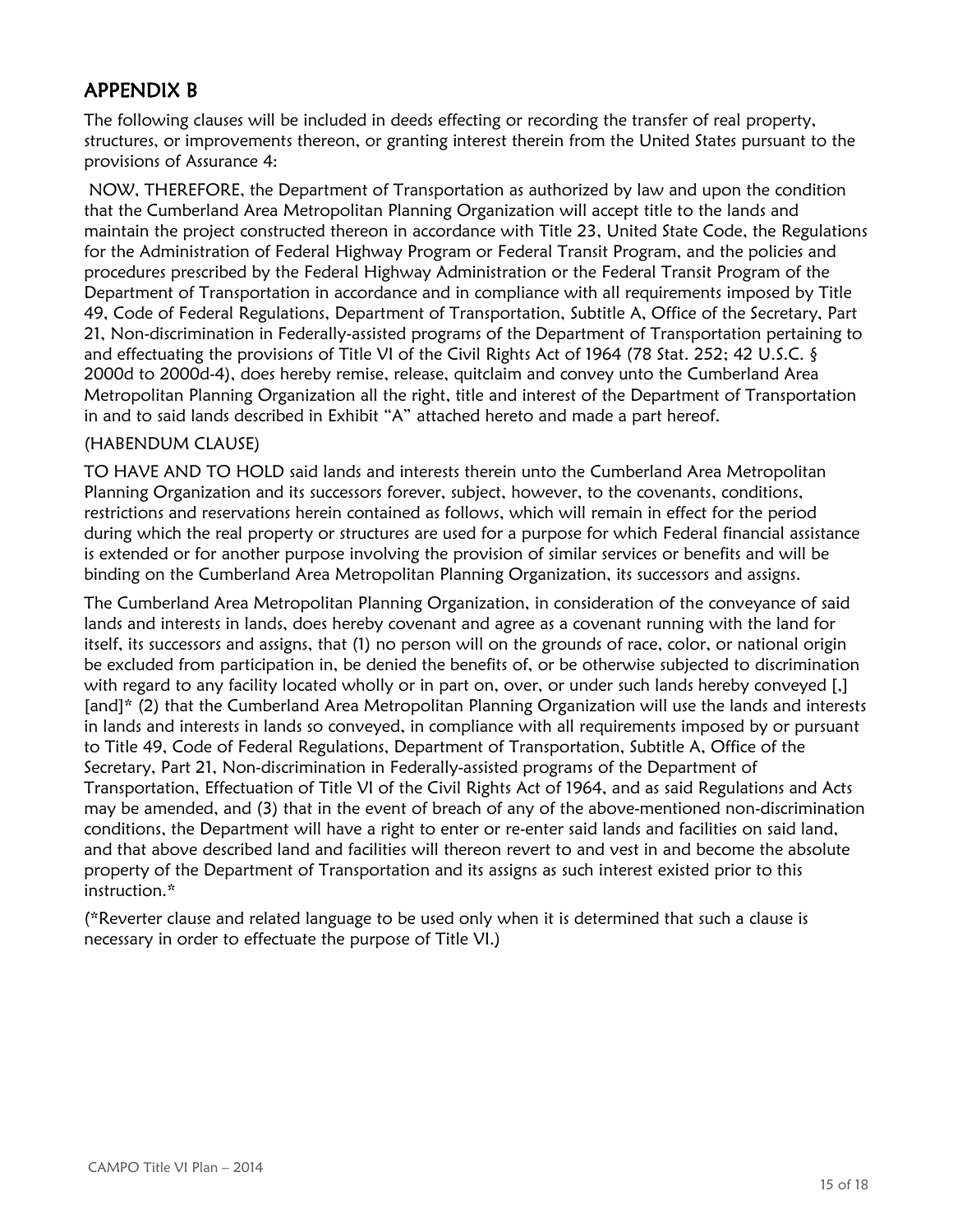#### <span id="page-15-0"></span>APPENDIX C

The following clauses will be included in deeds, licenses, leases, permits, or similar instruments entered into by the Cumberland Area Metropolitan Planning Organization pursuant to the provisions of Assurance 9(a):

- 1) The (grantee, lessee, permittee, etc. as appropriate) for himself/herself, his/her heirs, personal representatives, successors in interest, and assigns, as a part of the consideration hereof, does hereby covenant and agree [in the case of deeds and leases add "as a covenant running with the land"] that:
	- a) In the event facilities are constructed, maintained, or otherwise operated on the property described in this (deed, license, lease, permit, etc.) for a purpose for which a Department of Transportation activity, facility, or program is extended or for another purpose involving the provision of similar services or benefits, the (grantee, licensee, lessee, permittee, etc.) will maintain and operate such facilities and services in compliance with all requirements imposed by the Acts and Regulations (as may be amended) such that no person on the grounds of race (equates to minority), color, national origin, sex, age, disability, low-income, or LEP will be excluded from participation in, denied the benefits of, or be otherwise subjected to discrimination in the use of said facilities.
- 2) With respect to licenses, leases, permits, etc., in the event of breach of any of the above Nondiscrimination covenants, the Cumberland Area Metropolitan Planning Organization will have the right to terminate the (lease, license, permit, etc.) and to enter, re-enter, and repossess said lands and facilities thereon, and hold the same as if the (lease, license, permit, etc.) had never been made or issued.\*
- 3) With respect to a deed, in the event of breach of any of the above Non-discrimination covenants, , the Cumberland Area Metropolitan Planning Organization will have the right to enter or re-enter the lands and facilities thereon, and the above described lands and facilities will there upon revert to and vest in and become the absolute property of, the Cumberland Area Metropolitan Planning Organization and its assigns.\*

(\*Reverter clause and related language to be used only when it is determined that such a clause is necessary to effectuate the purpose of Title VI.)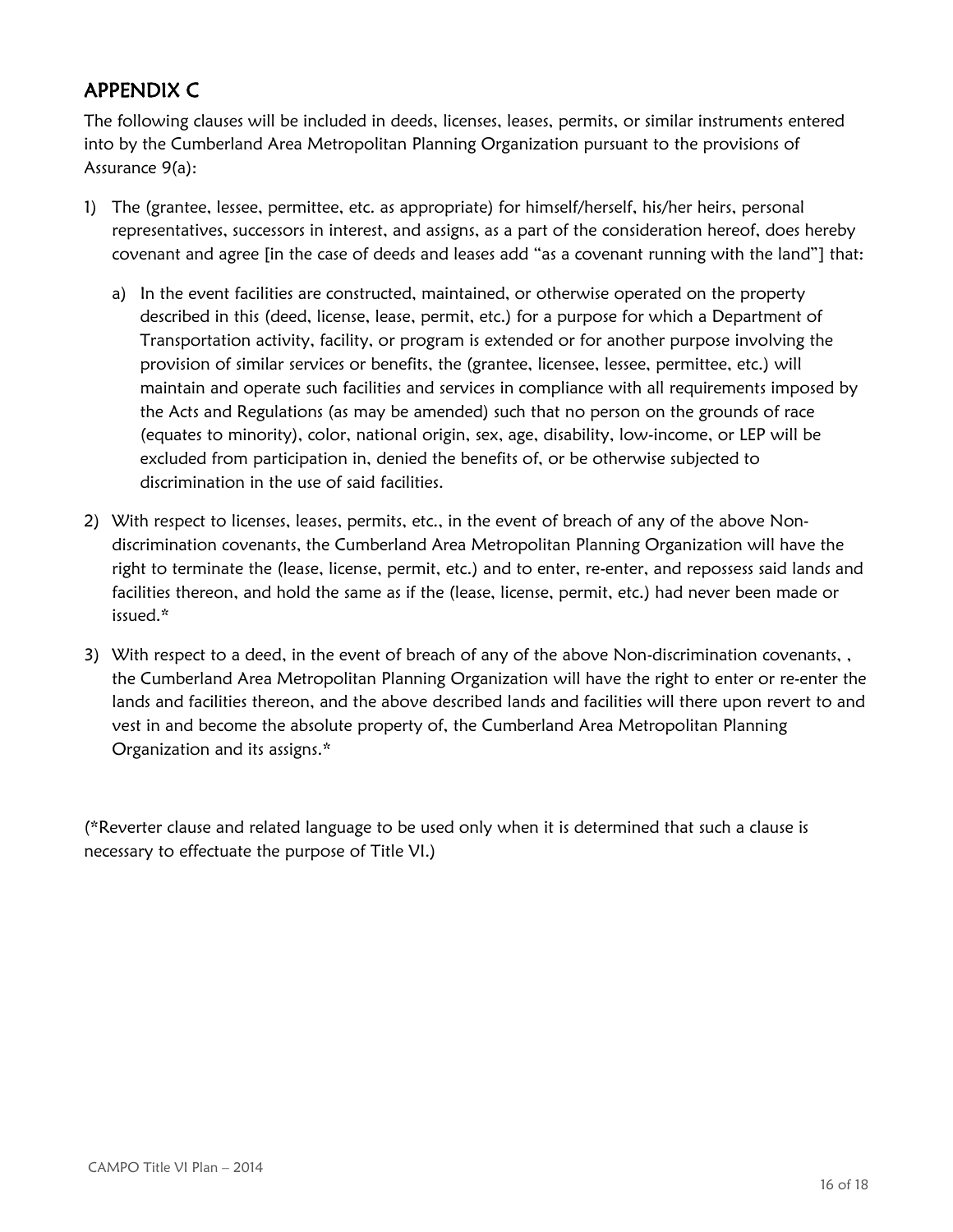#### <span id="page-16-0"></span>APPENDIX D

The following clauses will be included in deeds, licenses, permits, or similar instruments/ agreements entered into by the Cumberland Area Metropolitan Planning Organization pursuant to the provisions of Assurance 9(b):

A. The (grantee, licensee, permittee, etc., as appropriate) for himself/herself, his/her heirs, personal representatives, successors in interest, and assigns, as a part of the consideration hereof, does hereby covenant and agree (in the case of deeds and leases add, "as a covenant running with the land") that (1) no person on the ground of race (equates to minority), color, national origin, sex, age, disability, lowincome, or LEP will be excluded from participation in, denied the benefits of, or be otherwise subjected to discrimination in the use of said facilities, (2) that in the construction of any improvements on, over, or under such land, and the furnishing of services thereon, no person on the ground of race, color, or national origin, sex, age, disability, low-income, or LEP will be excluded from participation in, denied the benefits of, or otherwise be subjected to discrimination, (3) that the (grantee, licensee, lessee, permittee, etc.) will use the premises in compliance with all other requirements imposed by or pursuant to the Acts and Regulations, as amended, set forth in this Assurance.

B. With respect to (licenses, leases, permits, etc.), in the event of breach of any of the above Nondiscrimination covenants, the Cumberland Area Metropolitan Planning Organization will have the right to terminate the (license, permit, etc., as appropriate) and to enter or re-enter and repossess said land and the facilities thereon, and hold the same as if said (license, permit, etc., as appropriate) had never been made or issued.\*

C. With respect to deeds, in the event of breach of any of the above Non-discrimination covenants, the Cumberland Area Metropolitan Planning Organization will there upon revert to and vest in and become the absolute property of the Cumberland Area Metropolitan Planning Organization and its assigns.\*

(\*Reverter clause and related language to be used only when it is determined that such a clause is necessary to effectuate the purpose of Title VI.)